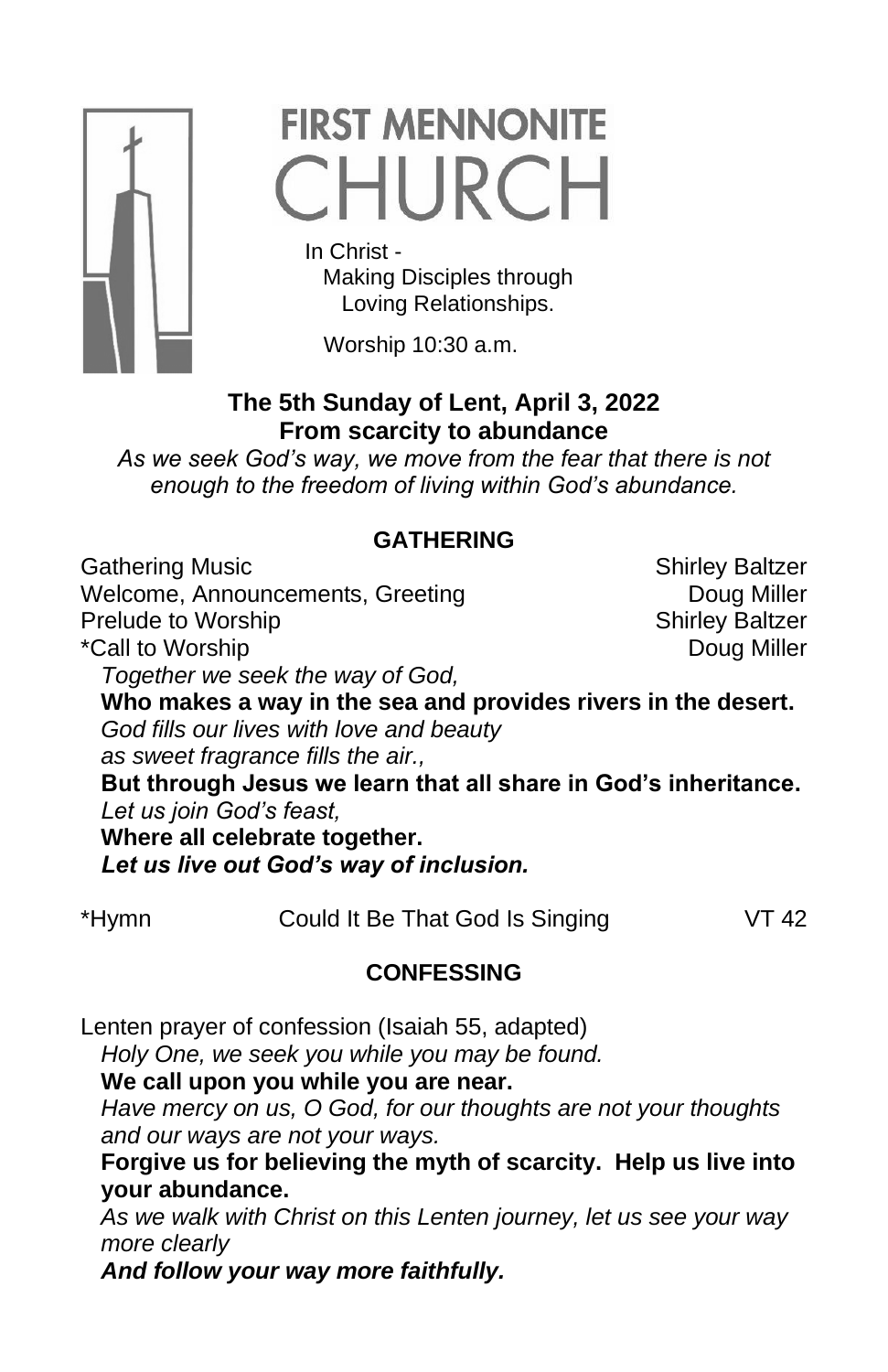Prayer

*You have assured us, O God, that you make a path in the wilderness, a river in the desert. In the words of Scripture and the experiences of your people, over and over again the answer was always right under our nose, the provision was always there before we could see it. May we trust in the gifts that have been given. May we trust that they are enough, enough and overflowing to the point that they may pass through us like a river in the desert, like perfume over our Savior's feet. Even now the fragrance fills the air. May we breathe deeply your abundance. Amen.*

#### **LISTENING**

Music from the Tabor College Choir *Dr. Greg Zielke, Conductor; Jenny Epp, Accompanist*

*"Faith, Hope and Love…and the greatest of these if LOVE." I Corinthians 13:13*

"In Meeting We are Blessed" Troy Robertson Ritmo **Dan Davison** Dan Davison *Jenny Epp and Olivia Jury, piano* Didn't My Lord Deliver Daniel, Spiritual arr. Moses Hogan *soloists Betsy George, Mollie Beaver, Jessica Klein*

#### **SHARING**

Sharing and Prayer **Pastor Tom Harder** Pastor Tom Harder Bringing our First Fruits Shirley Baltzer Hymn of Dedication God, Whose Giving VT 745

#### **LISTENING**

Music from the Tabor College Choir

God So Loved the World Chilcott Chilcott Chilcott Chilcott Chilcott Chilcott Chilcott Chilcott Chilcott Chilcott

*soloist Betsy George*

The Conversion of Saul **Z. Randall Stroope** O Love **Elaine Hagenberg** 

#### **SENDING**

Benediction **Pastor Tom Harder** Postlude **Shirley Baltzer**